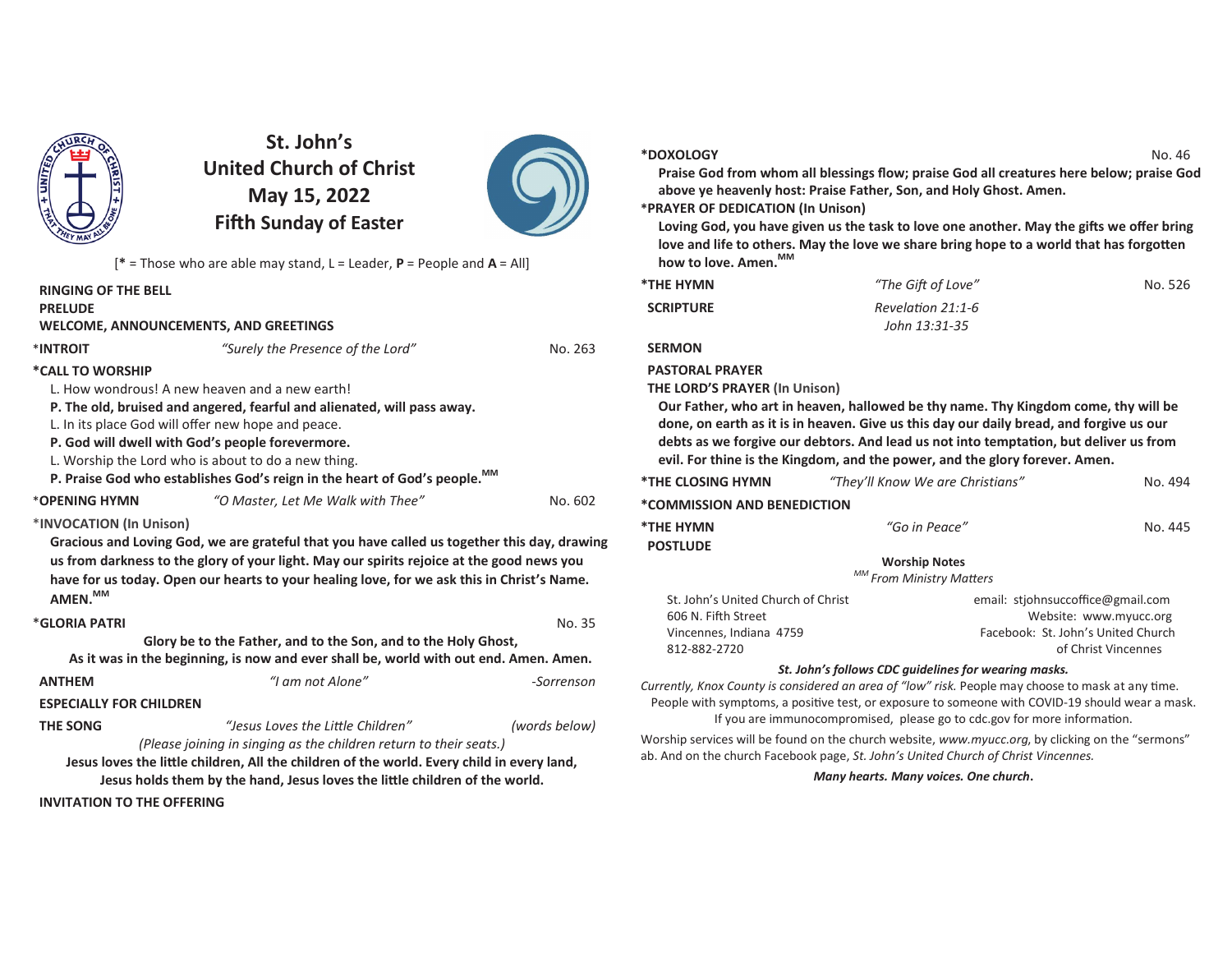

# ANNOUNCEMENTS, JOYS AND CONCERNS

- Continuing Prayer Requests: Kennedy Alexander, Marge Beamon, Don Osborne, Jr., Betty **Meyer, Mark Lange, Bruce Deckard, Nora Grabbe (Friend of Janet Daniels), Roberta Meyers (Jake Alexander Mom.)**
- · **For the silent trials and struggles everyone is carrying lets include all in our prayers.**
- · It is with a heavy heart that I am typing this, **Ruth Witsman** passed on Friday. As soon as I know any further details I will forward on to you. Please keep Ed in your prayers. To send cards to Ed: 5166 E Wheatland Road, Vincennes



**May 22** will be the last Sunday for children/youth **Sunday School**for the summer.

**Children's Church** will continue to be held during worship service during summer.

The adult Sunday School class will continue to meet through the summer months.

### **Save the Date June, 5**

**All are Welcome to Join us Gregg Park Open Shelter House Out door Service will be at 10:30 Picnic immediately following Bring a Friend!** 

**Chicken Dinner will be Provided** 



Sign up sheet for a dessert is on the church hallway bulletin board. **Entrance fee to swim at Rainbow Beach will be paid if wish to swim.** 

You are cordially invited to attend the Service of Ordination of Lee Reberger Jr. at St. John's UCC, Center Point, Indiana. The service will begin at 5:00 p.m. and will be followed by a reception meal prepared by the church. All are welcome and we hope to see all churches in the Wabash Valley Association represented. For questions or details, call Lee at 812-201-5422.

IOHN'S UNITED CHURCH OF CHRIST 3456 East State Road 42 Center Point, Indiana 47840 5:00 p.m. EDT

### **Addresses for Shut-ins and Others**



**Norma Meyer,** Colonial Assisted Living, Room 142, 1622 S Hart Street Road, Vincennes, IN 47591

**Kenny Kixmiller,** Freelandville Community Home, 310 W. Carlisle Street, Freelandville, IN 47535

Betty Meyer, Bridgepoint Health Campus, - 1900 College Ave, Room 508, Vincennes IN 47591

**Joy Tooley,** Willow Manor, - 3801 Old Bruceville Road, Vincennes, IN 47591**Leona Conway,** Willow Manor, -3801 Old Bruceville Road, Vincennes, IN 47591

**John and Patty Jackson,** The Villages at Oak Ridge, - 1694 Troy Road, Room. 511 Washington, IN 47501

**Kathryn Cole, Jean Wells** Lodge of the Wabash, 723 Ramsey Road, Vincennes, IN 47591 (Room number is not required).

**Donna Cullison,** c/o Heritage Center Memory Care Unit, Room 313, 1201 West Buena Vista Road,Evansville, IN 47710

#### **Home**

**Etta SnyderKennedy AlexanderMarge BeamonRobin RootBruce Deckard**

**If you have a caregiving need such as a hospital stay, a visit or desire communion, please contact the church office, Janet Goodman (chairman of Caregivers) or any**



 **caregiver listed below. We would appreciate your help and want to make sure everyone is blessed by St. John's when you need it! St. John's UCC Caregivers**- **Ed and Brenda Cummings, Cindy Deckard, Connie and Dan Coulter, Peggy Meyer, Ray Pieper, Terry and Janet Goodman, Lonny Vieck, Larry and Betsy Marchino.**